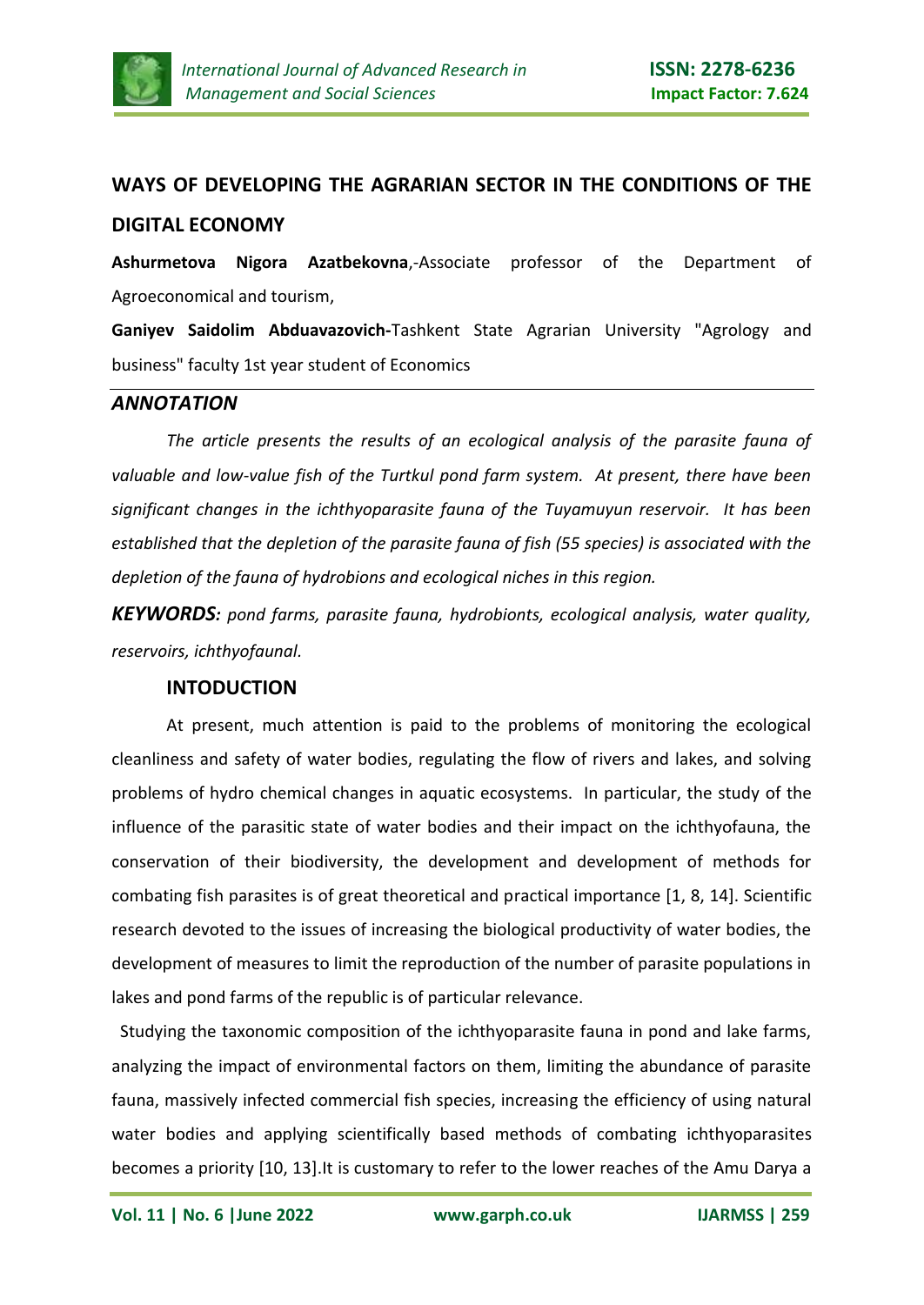

huge alluvial plain located in the lower reaches of the river from the Tuyamuyun gorge to the former Aral Sea.

### **MATERIALS AND METHODS**

Zooplankton in the channel and branches of the river. There is no Amu Darya [3, 11, 12]. The lakes located in the zone of influence of the Tuyamuyun reservoir (Turtkul, Kelteminar) are in close connection with the channels and quickly dry up with a decrease in its level. The water of internal reservoirs has a mineralization of the order of 1-5 (8) g/l. However, due to the strong wind removal of salts from the dried bottom of the Aral Sea, due to the increased concentration of sulfates and chlorides in the atmosphere and in river flows, as well as the parasitological factor, it does not favorably affect the reproduction of valuable fish species in the Turtkul pond farm. The studies were carried out in 2017-2021. The taxonomy of fish was determined according to L.S. Berg (1949), Kamilov G.K. (1964), Mirabdullaev I.M., Mirzaev U.T., Khegai V.N. (2001). The collected material was processed according to the generally accepted parasitological method of V.A. Dogel (1933), A.P.Markevich (1950), E.M.Lyaiman (1966), I.E.Bykhovskaya-Pavlovskaya (1952.1960) and others.

In the course of our research, in the system of the Turtkul groups of pond farms and lakes, we found a total of 55 species of parasites in the studied fish, incl. fish in the Yanbosh-yop canal - 29 species, in ponds 4.6 compartments - 55 species, in collectors 23 species, in lakes Turtkul - 13 species and Kelteminar - 11 species. In systematic terms, the found parasites belong to 13 classes and forms: 1) Flagellata (6 species), 2) Sarcodina (1), 3) Sporozoa (1), 4) Cnidosporidial (3), 5) Microsporidia (1), 6) Cilita (30),7) Dermocyptium (1), 8) Monogenoidea (19), 9) Cestoidea (2), 10) Trematoidea (1), 11) Nematoda (1), 12) Hirudinea (1), 13) Crustacea (3)-species.

Among the parasites found, the class of monogenetic flukes is characterized by the most diverse species composition (19 species were found). It is represented mainly by specific species and only some Dactylogyrusvastator, D. anchoratus and some others were found in 2 hosts. The most numerous were the pathogenic genera Dactylogyrus (19 species). Of the protozoa, parasitic ciliates turned out to be the most numerous in species terms - 20 species, of which the genus Trichodina (10 species) [].

**Vol. 11 | No. 6 |June 2022 www.garph.co.uk IJARMSS | 260**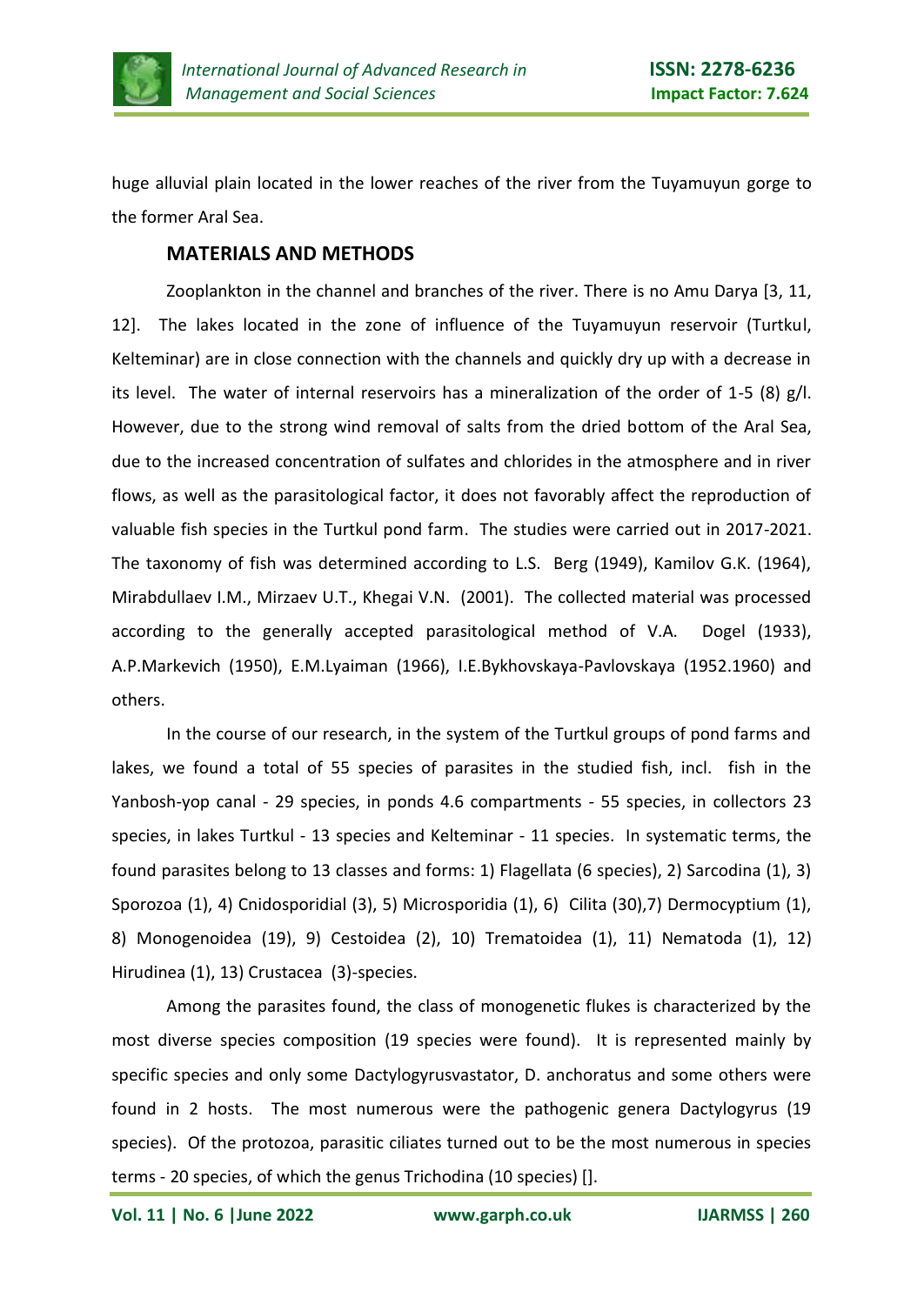

Total infection with the parasite was also noted for carp (20.0-86.7%), carp (20.0- 60.0%), Turkestan barbel (30.8-85.0%), Aral roach (20.0-86 .7%), Aral bream (10.0-81.0%), grass carp (26.6-83.3%), silver carp (16.7-60.0%), catfish (13.3- 61.1%), pike perch (18.4- 61.1%), silver carp (20.0-60.0), bighead carp (15.4-37.5%). A less diverse fauna of parasites was found in the Amur chebachka (12.3-33.3%), the common hawk (13.3-40.0%), and the Amur mustard (13.3-46.7%).

The study of the parasite fauna of fish in the systems of the Turtkul pond farm has not only practical, but also great theoretical significance, since it makes it possible to understand the process of formation of the parasite fauna of fish depending on changes in environmental conditions [8, 9].

At present, there have been significant changes in the ichthyoparasite fauna of the Tuyamuyun reservoir. We found that the depletion of the parasite fauna of fish (55 species) is associated with the depletion of the fauna of hydrobions and ecological niches in this region. Particularly great changes have taken place in the fauna of the carp and some other fish species.

The species composition, extensiveness and intensity of infection of fish with parasites in the Turtkul pond farm system were not the same, which depends both on biotic (species composition, number and stationary distribution of intermediate and definitive hosts of parasites, etc.), and from abiotic (flow rate, gas and salt regime of the reservoir, etc.) factors. The analysis showed that the dependence of fish infection on water pollution in the reservoirs of the Southern Aral Sea has a polynomial trend (Fig. 2). The highest percentage of infection was found in the 4th department of the pond farm, the minimum degree of infection was in the collector network, which indicates the level of pollution of these reservoirs.

The fight against fish diseases should be aimed primarily at preventing the pathogen from entering the reservoir or suppressing its numbers, strengthening the host's defenses, and creating conditions that prevent the development of diseases. Conventionally, control measures can be divided into general, special and organizational [9, 10, 15, 16].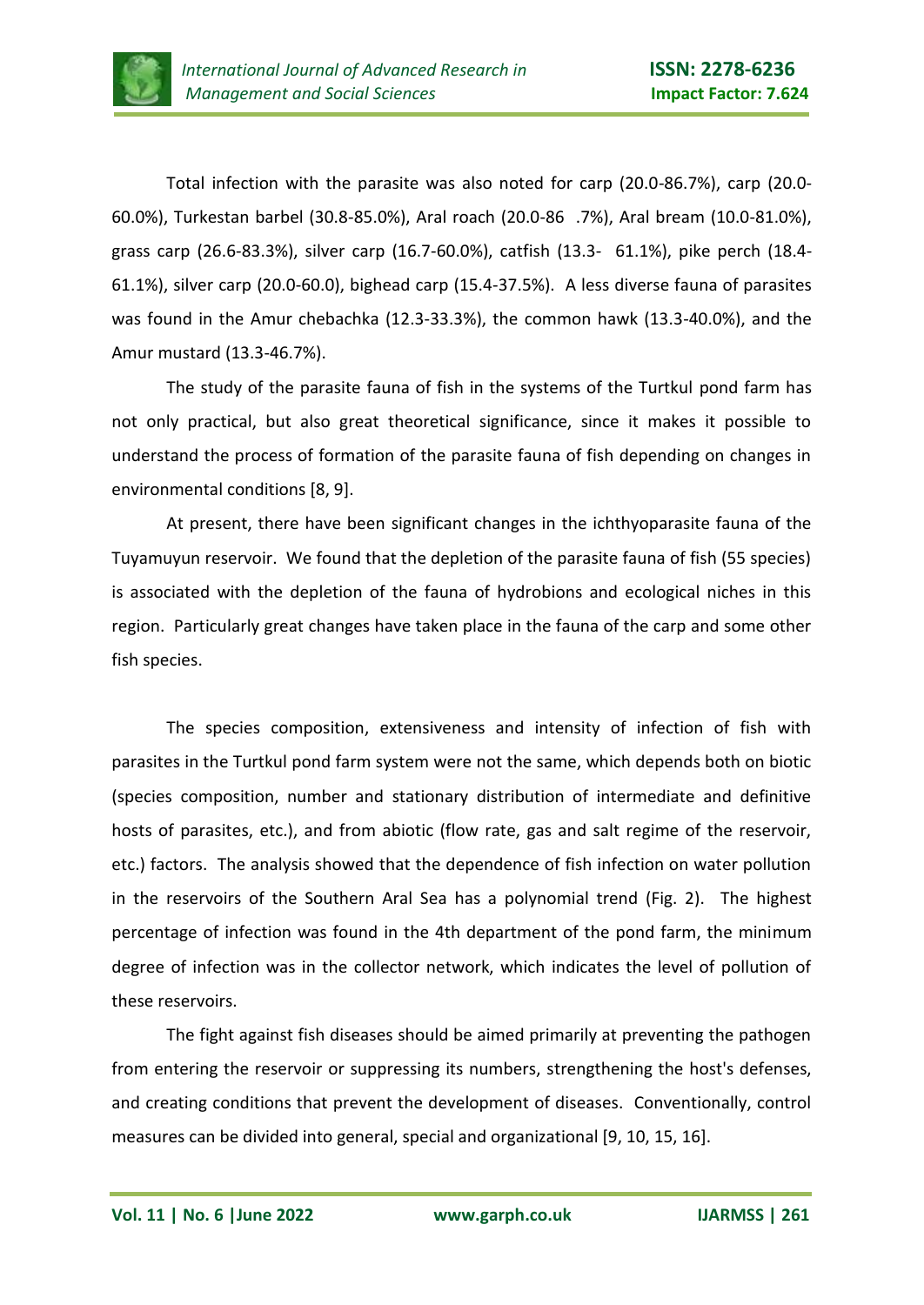

# **CONCLUSION**

General measures to combat fish diseases include the full feeding of fish and the creation of a rich natural food base, high-quality fish farming, keeping ponds in a good sanitary and fish-breeding condition, combating weed "foreign" fish, preventing excessive fish stocking densities near ponds, fighting intermediate and definitive hosts of parasites (mollusks, piscivorous birds, etc.), reduction of traumatization during fishing of ponds and fish transplantation, reduction of the terms of growing juveniles in farms, constant monitoring of the food supply and hydro chemical regime, as well as the condition of fish, etc.

# **REFERENCE**

1.Allamuratova Z.B. Ecological features of fish parasites of the Turtkul pond farm in the conditions of the South Aral Sea // "Universum: chemistry and biology".- Electron. Journal (Russia). - 2021 - No. 6 (84).

2. Berg L.S. Freshwater fishes of the USSR and neighboring countries. Publishing House of the Academy of Sciences of the USSR, 1949.part Z. - p. 929-1382.

3.Bykhovskaya-Pavlovskaya I.E. Parasitological studies of fish. 1969. L. -S. 1-108.

4. Dogel V.A. General parasitology, Leningrad, 1962

5. Lyaiman E.M. Course of fish diseases.M., 1966.- p.331.

6. Markevich A.P. Methods and techniques of parasitological examination of fish.Kiev, 1950, publishing house of KGU.-from.3-24.

7. Mirabdullaev I.M., Mirzaev U.T., Khegai V.N. Identifier of fishes of Uzbekistan.-Tashkent: "Chinor ENK", 2001.

8. Nurmagomedov Z.I. Ecological and epizootic characteristics of fish diseases in pond farms of the Republic of Dagestan .- Abstract of the thesis. cand. diss. Moscow. - 2008. - 16 p.

9. Nyukkanov A.N. The impact of natural ecotoxicants on hydrobionts of the Republic of Sakha (Yakutia) // Abstract of the thesis. dis. … Dr. Biol. Sciences. - Krasnoyarsk, 2004. - 238 p.